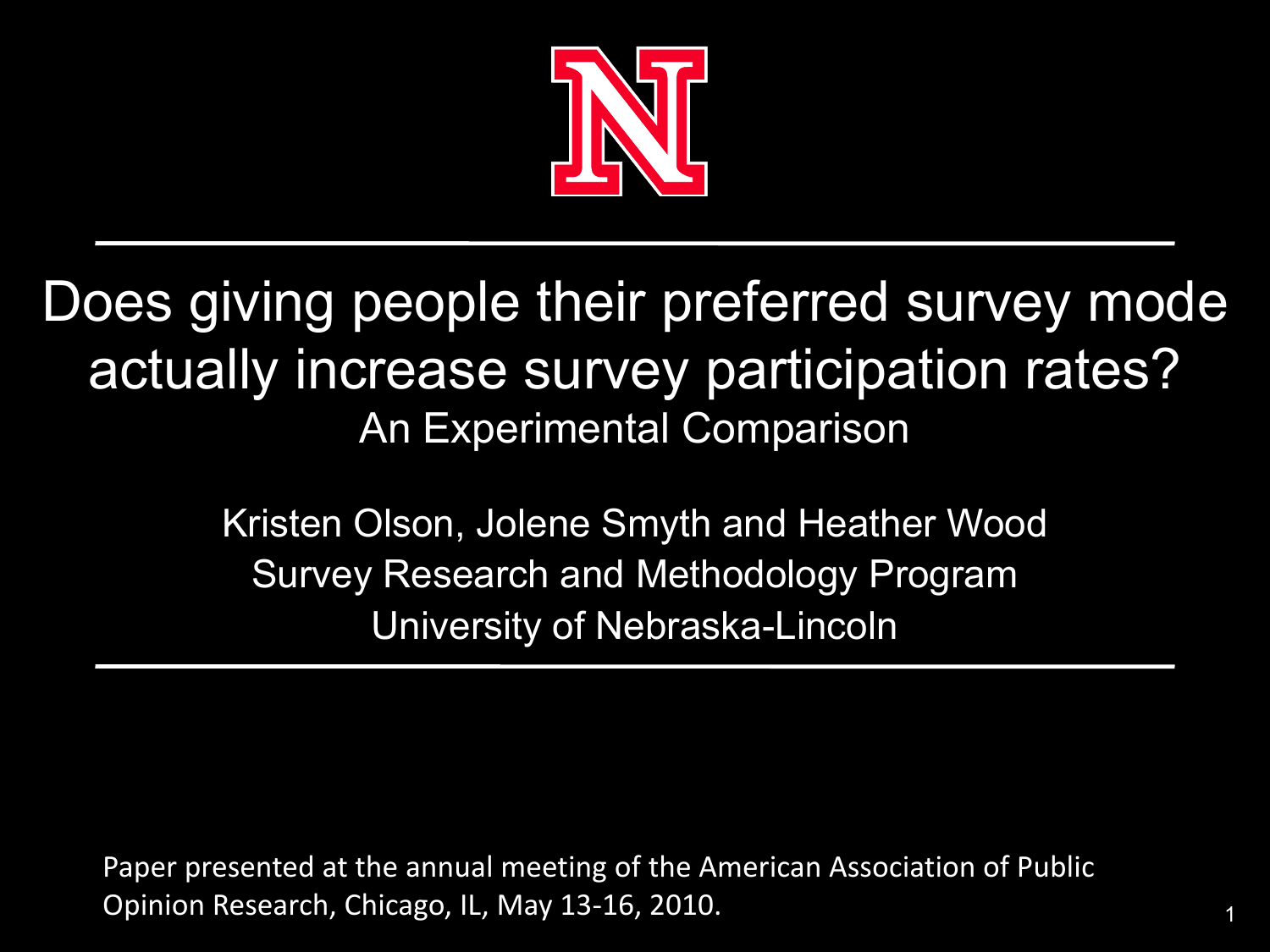#### Mixed Mode Surveys and Mode Preference

- Mixed mode surveys are becoming increasingly common to counter falling response rates
- Long-standing hypothesis:
	- People prefer certain modes over others (e.g., Groves and Kahn 1979)
	- Offering people a preferred mode will increase their probability of participation in that mode
	- Still an open question

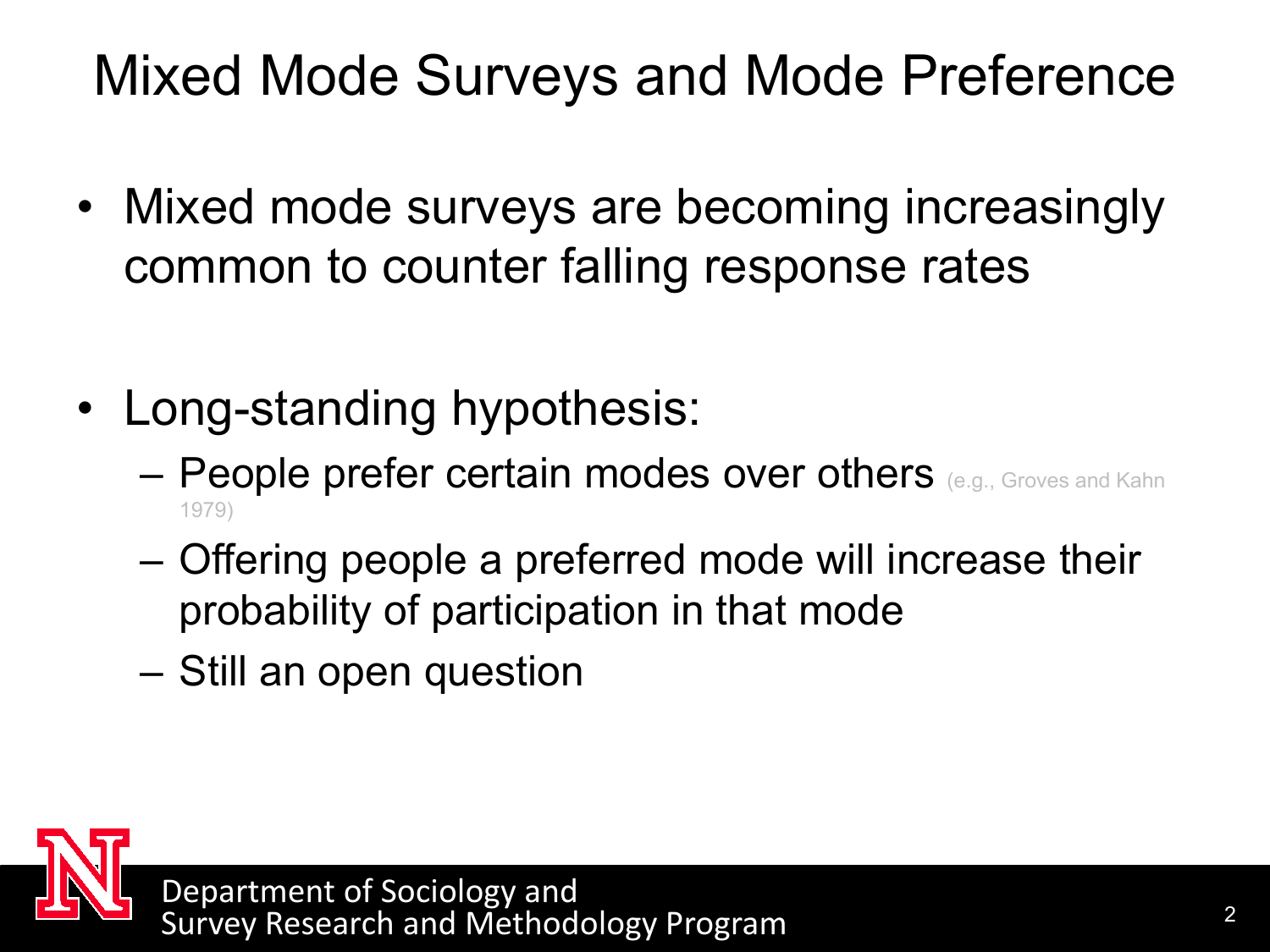### Mode preference is different from mode choice

- Mode preference
	- Positive attitude about participating in one mode over other modes
	- Can express this preference prior to participating in a particular survey
- Mode choice
	- Behavior of selecting a mode to participate in when offered two or more mode choices
	- Engages in this behavior during a particular survey

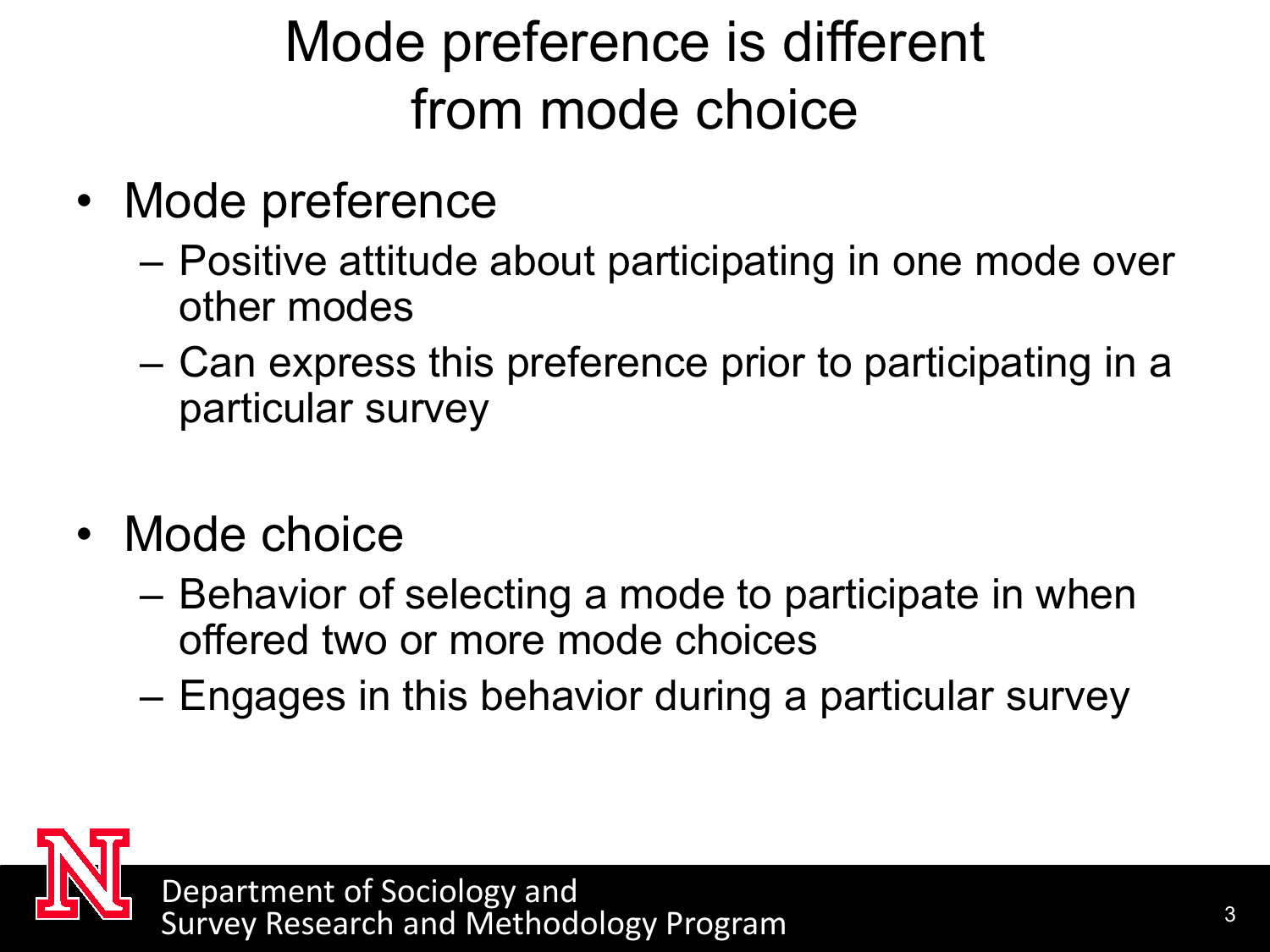### Research Questions

- Do people who express a preference for a particular mode participate at higher rates in that mode than others?
	- Is this due to contactability or amenability?
- When given a choice, do people select the mode they reported preferring?
	- How does the order in which the modes are offered affect participation in a certain mode?
- Does mode preference affect the timing of participation in that mode?

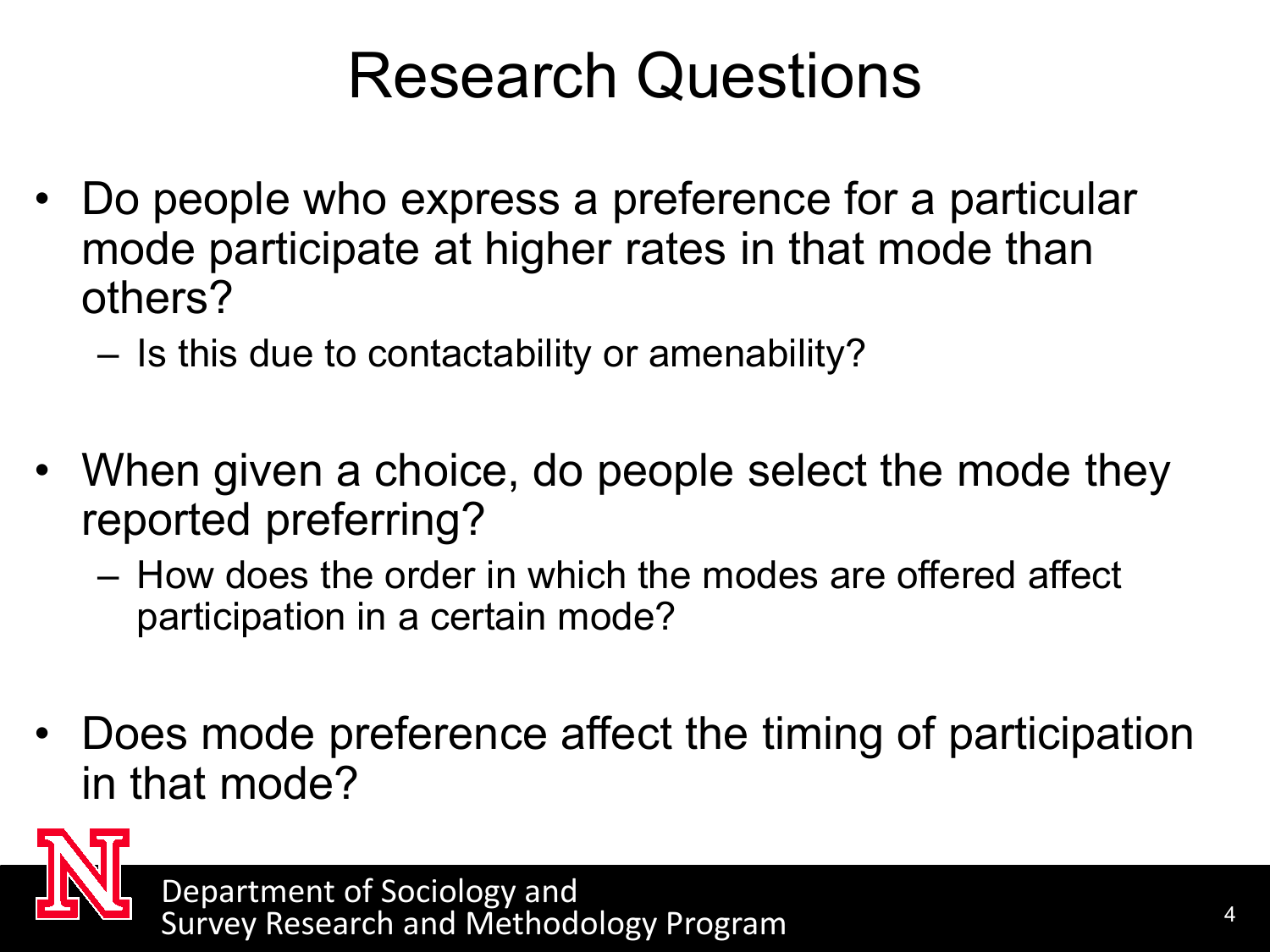# Why might mode preference matter?

- Leverage-Saliency Theory (Groves, Singer and Corning 2000) and Social Exchange Theory (e.g., Dillman, Smyth and Christian, 2009)
	- Both theories predict that offering a person the mode they prefer should increase cooperation rates
- Mode preference should be an indication of cooperation in a particular mode, not contactability
	- Requires an interviewer-administered mode to disentangle the two sources of nonresponse

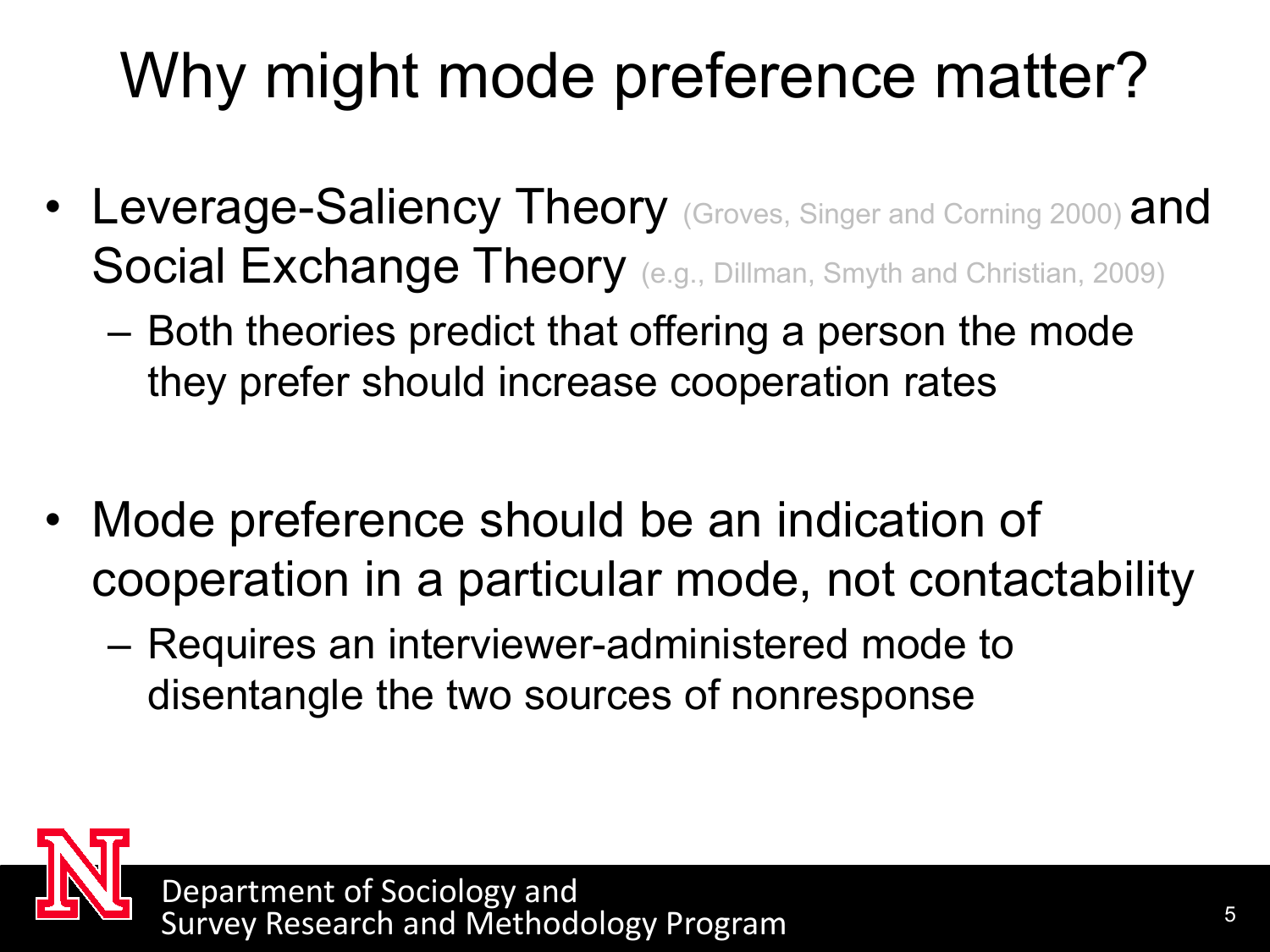### Measuring Mode Preference

- 2008 Nebraska Annual Social Indicators Survey (NASIS)
	- Omnibus survey conducted by UNL's Bureau of Sociological Research February – August 2008
	- CATI survey with listed landline sample of Nebraska residents age 19+
		- Estimated 23% of Nebraska households were cell-only in 2007 (Blumberg et al. 2009)
		- Response Rate (AAPOR RR3): 38%
	- Respondents to the 2008 NASIS were asked if they would be willing to participate in future social research projects
		- $n = 1370$  of 1811 (75.6%) said yes

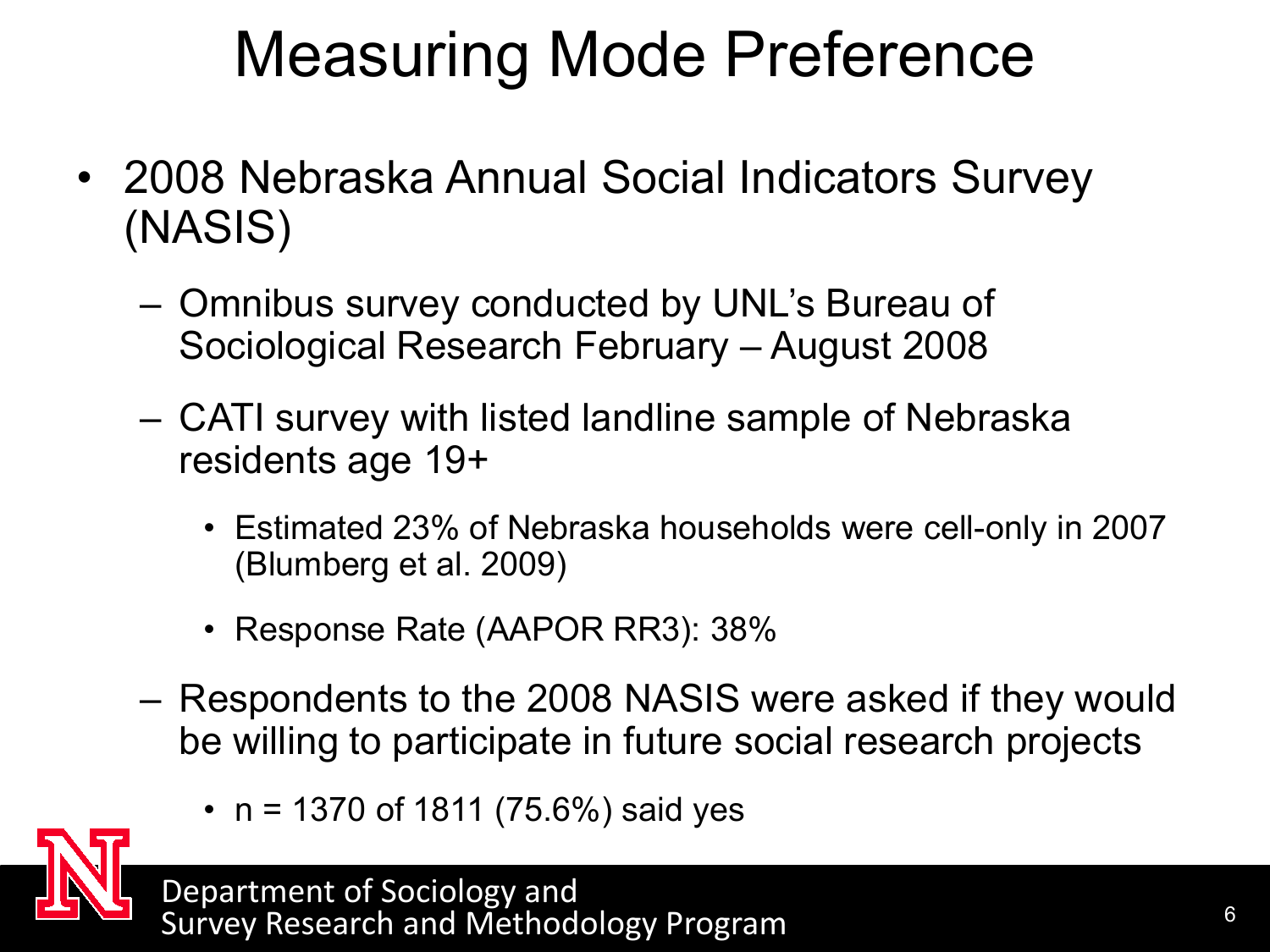### Mode Preference Question

- If you received a request to do another survey like this one, would you prefer to participate in…
	- An in-person interview at your home
	- An interview on your home phone
	- An interview on your cell phone
	- A paper survey sent by mail, or
	- A survey on the internet



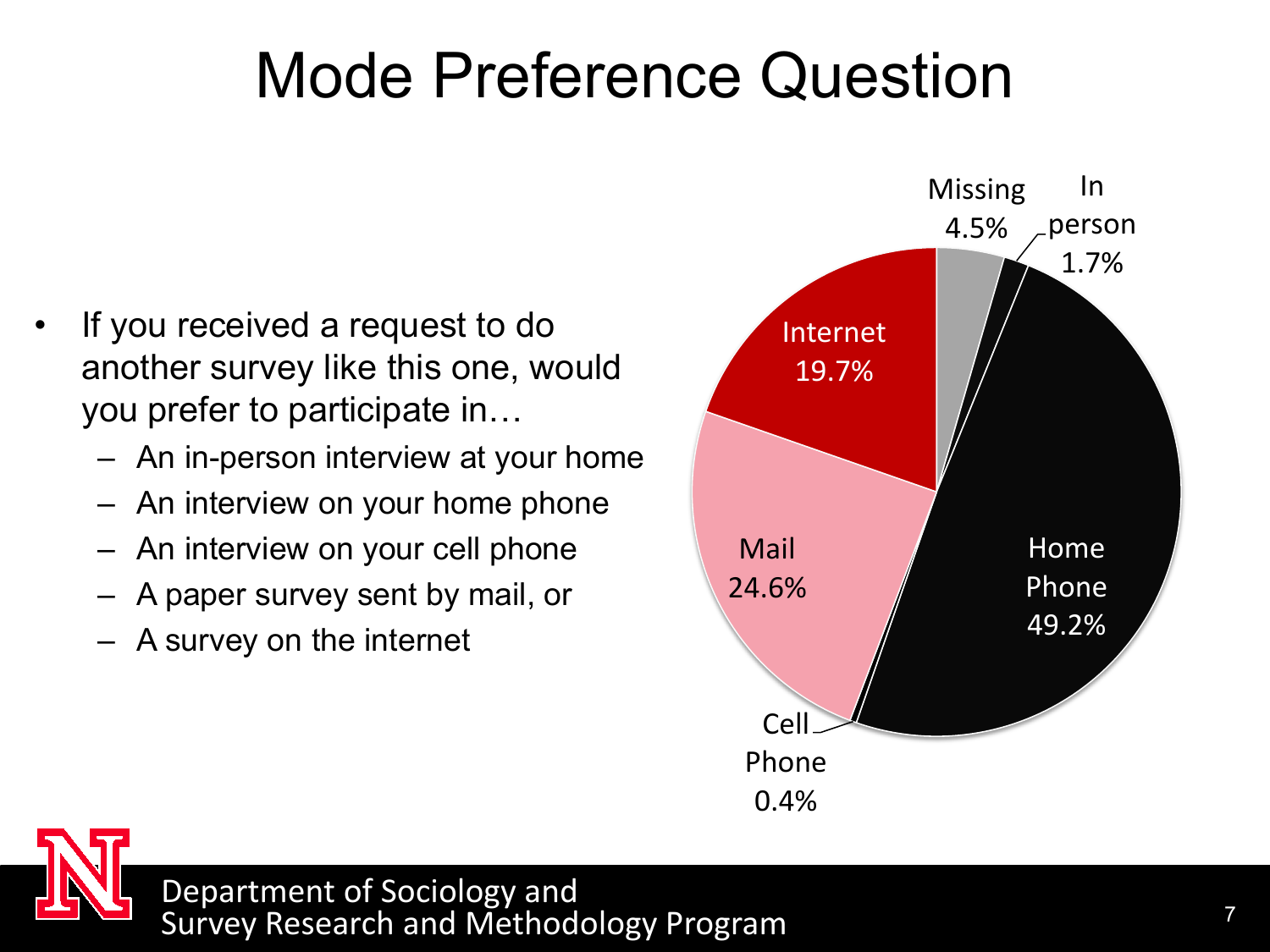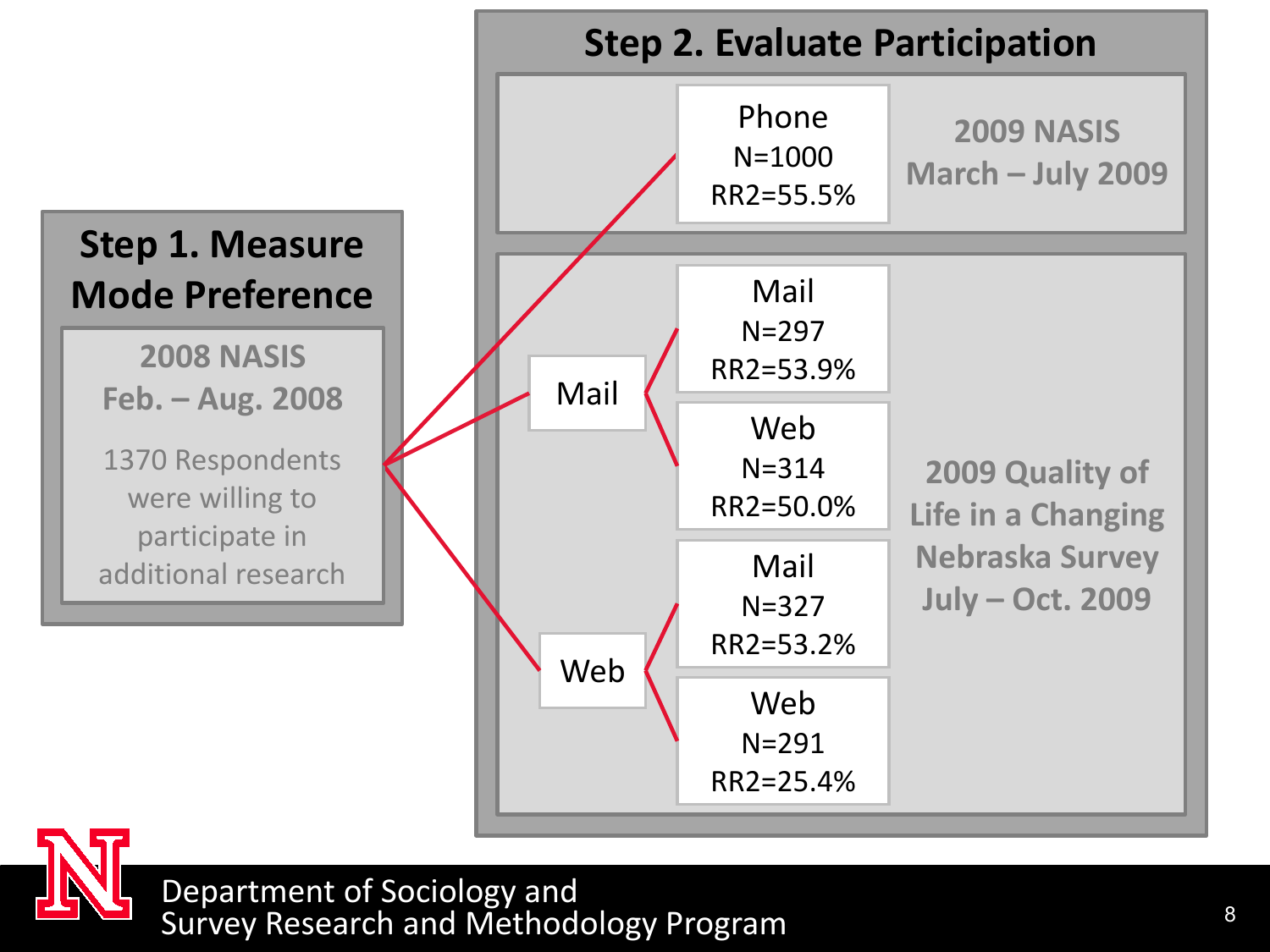### Analytic Methods

- Received preferred mode as first mode
	- Prefer any 'interviewer-administered survey' and received the **phone** survey or
	- Prefer 'web' and assigned to 'Web Mail' or 'Web Only' or
	- Prefer 'mail' and assigned to 'Mail Web' or 'Mail Only'
- Bivariate and multivariate analyses
	- Item missing data multiply imputed (m=5) using sequential regression in IVEWare
	- All analyses account for the clustering of requests within people

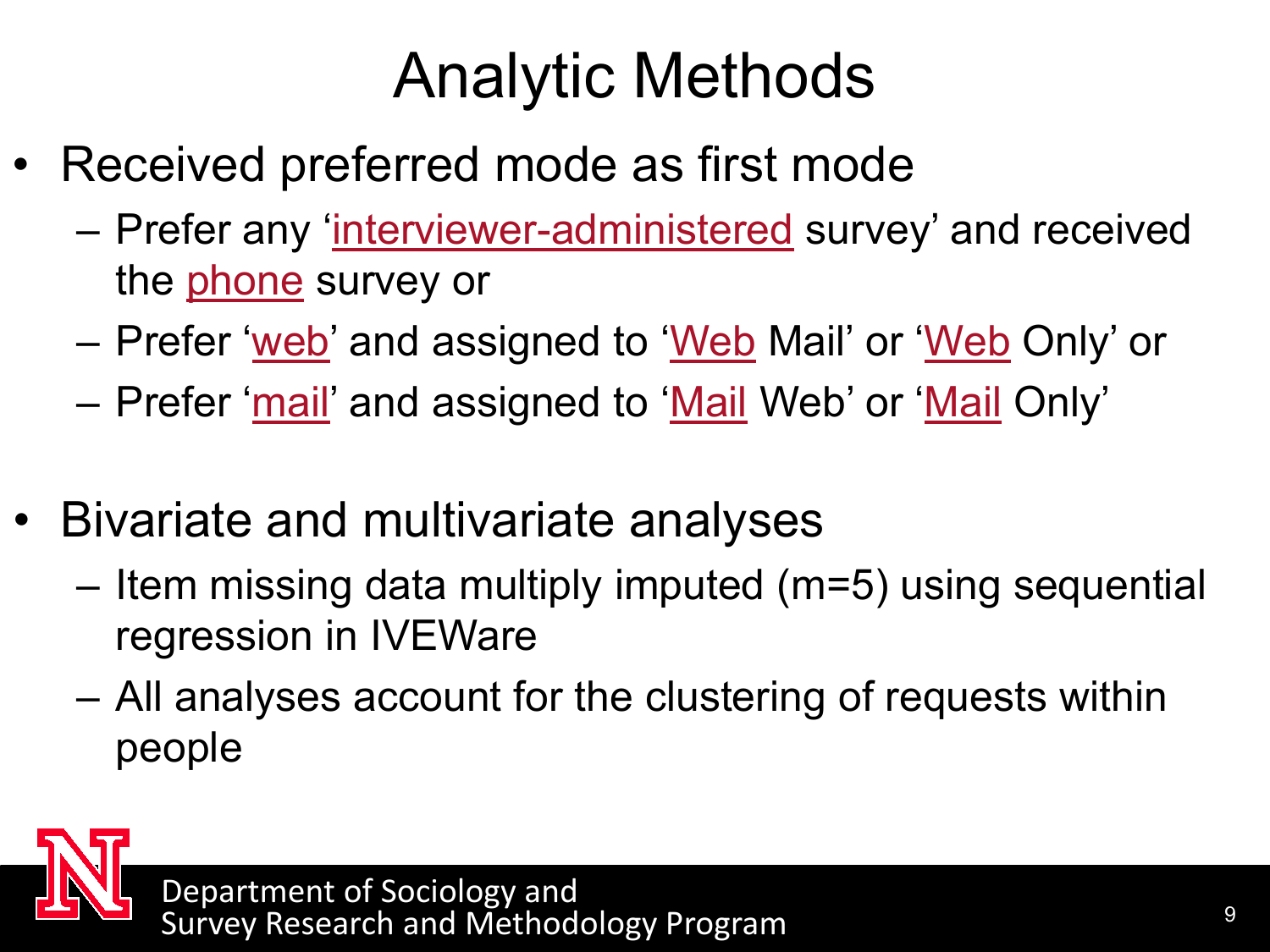### Research Questions

- Do people who prefer a particular mode participate at higher rates in that mode than others?
	- Is this due to contactability or amenability?
- Do people select the mode they prefer?
	- How does the order in which the modes are offered affect participation in a certain mode?
- Does mode preference affect the timing of participation in that mode?

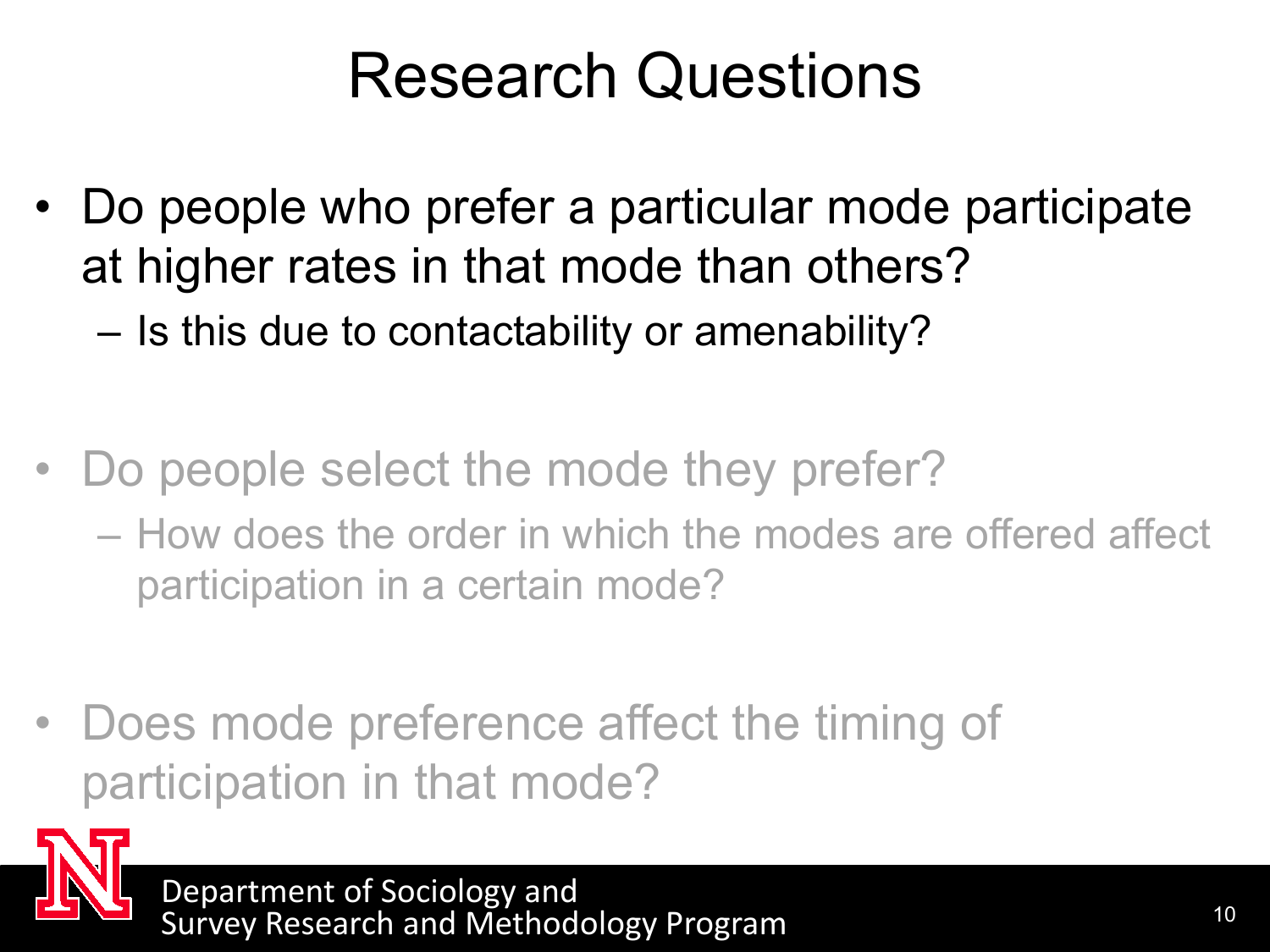#### In single-mode surveys, response rates are higher for those being surveyed in their preferred mode

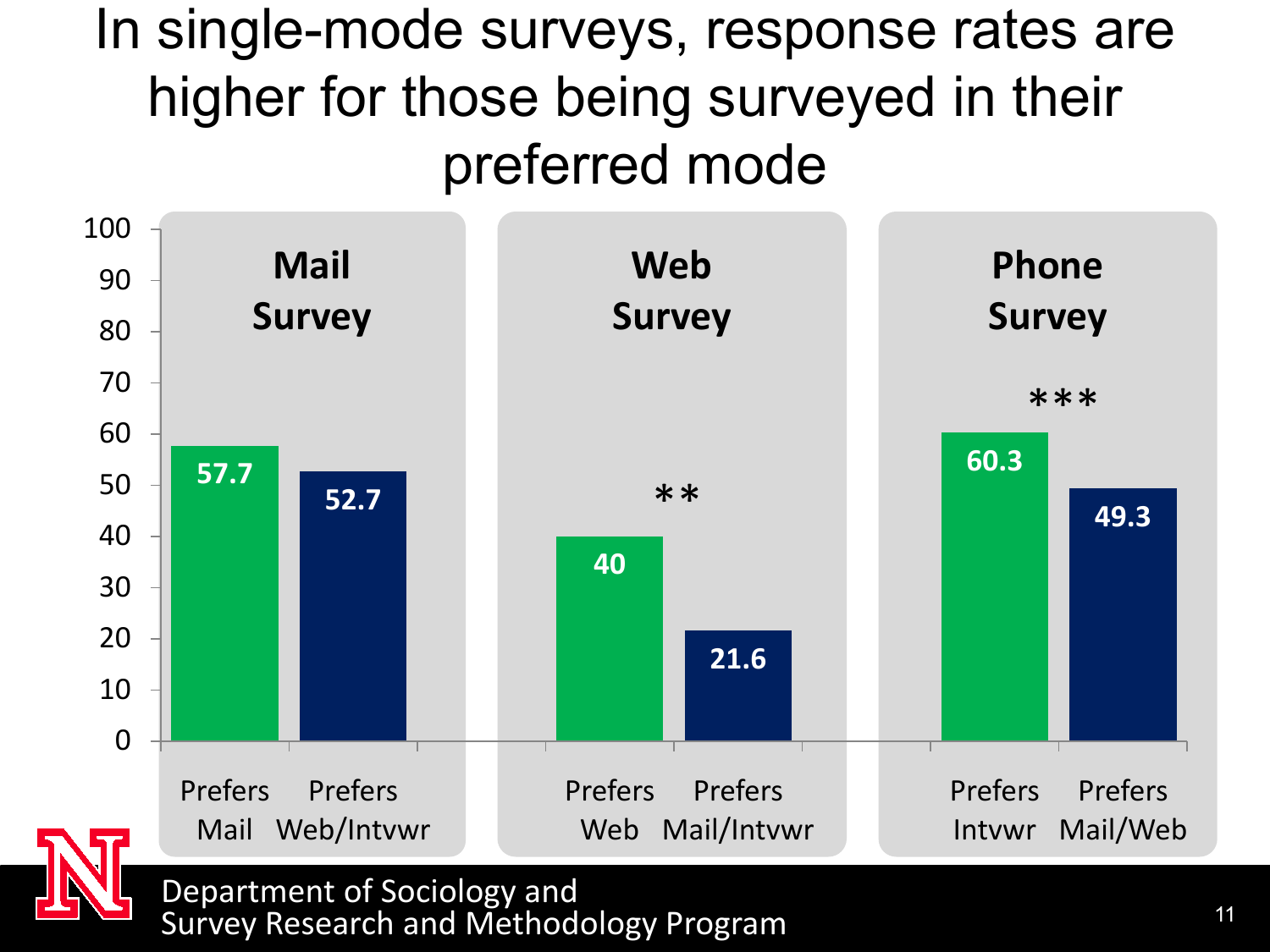But the web survey response rates are lower than the mail and phone survey response rates across all preference groups

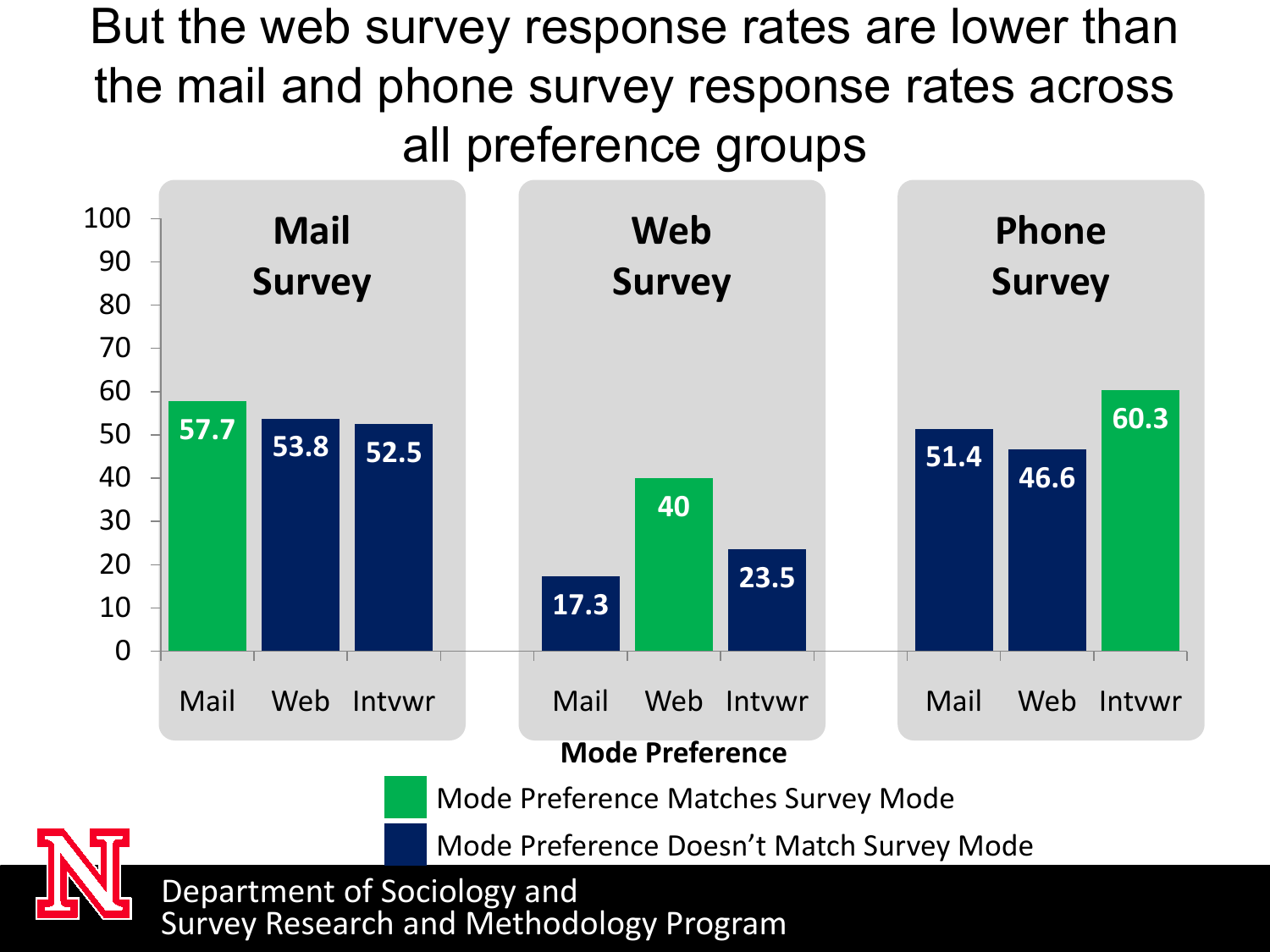In mixed-mode surveys, response rates are not higher for those who prefer the mode that is offered first



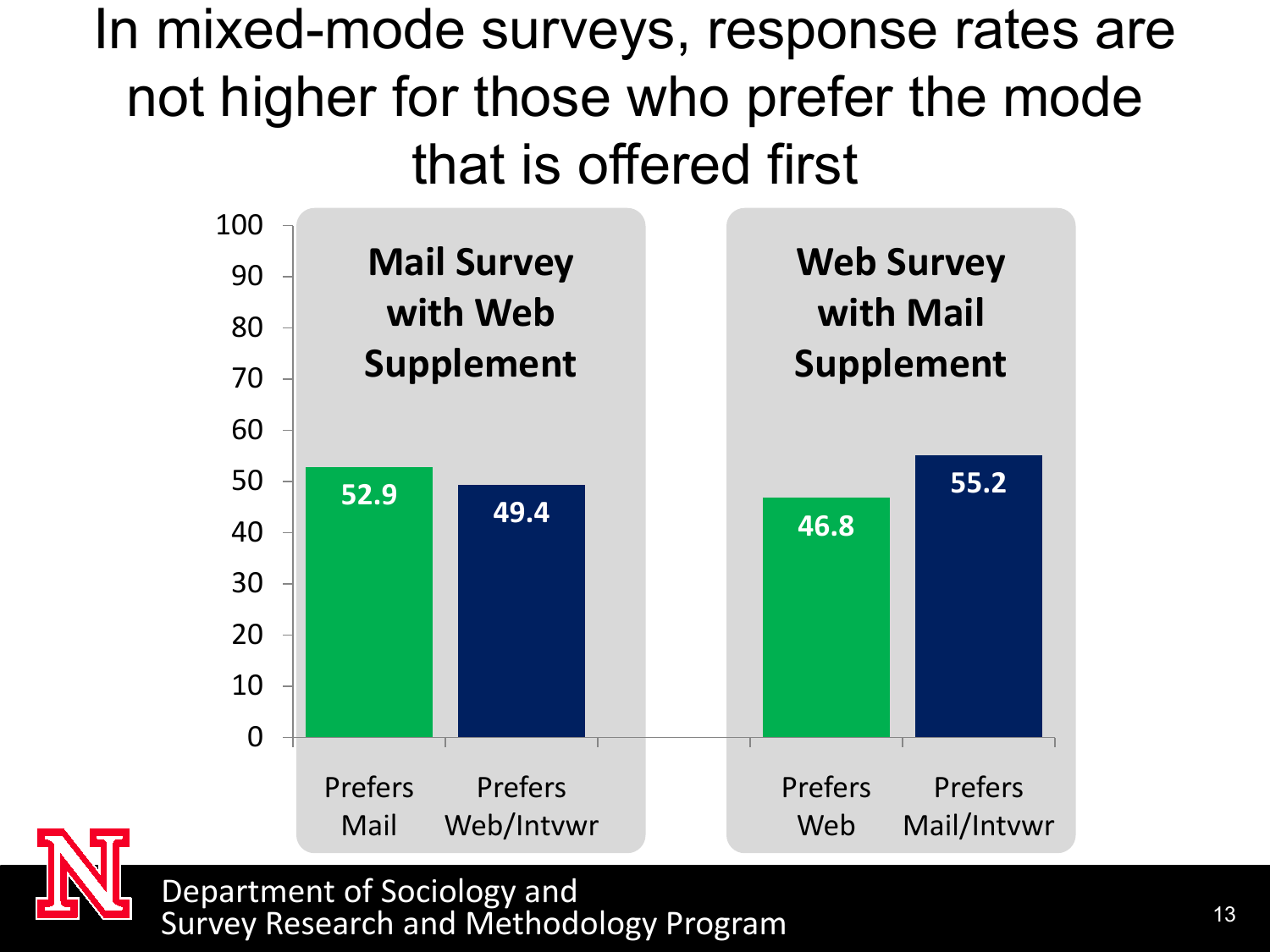Across all the modes, receiving the preferred mode increased response rates by 41% even when the following variables were controlled

- Mode (Mail, Web, Mail/Web Web/Mail)
- Mode \* Received preferred mode
- Age
- **Education**
- Sex
- Has children
- **Married**
- **Employment**
- Income
- Has internet access
- Has cellular phone
- Lives in city
- Self-rated computer ability
- Self-rated hearing
- Self-rated health
- Concern about identity theft
- **Depression**



Based on logistic regression predicting overall survey participation in NASIS 2009 and QLCN with standard errors adjusted for multiple imputation and the clustering of requests within respondents. Red indicates p≤.05.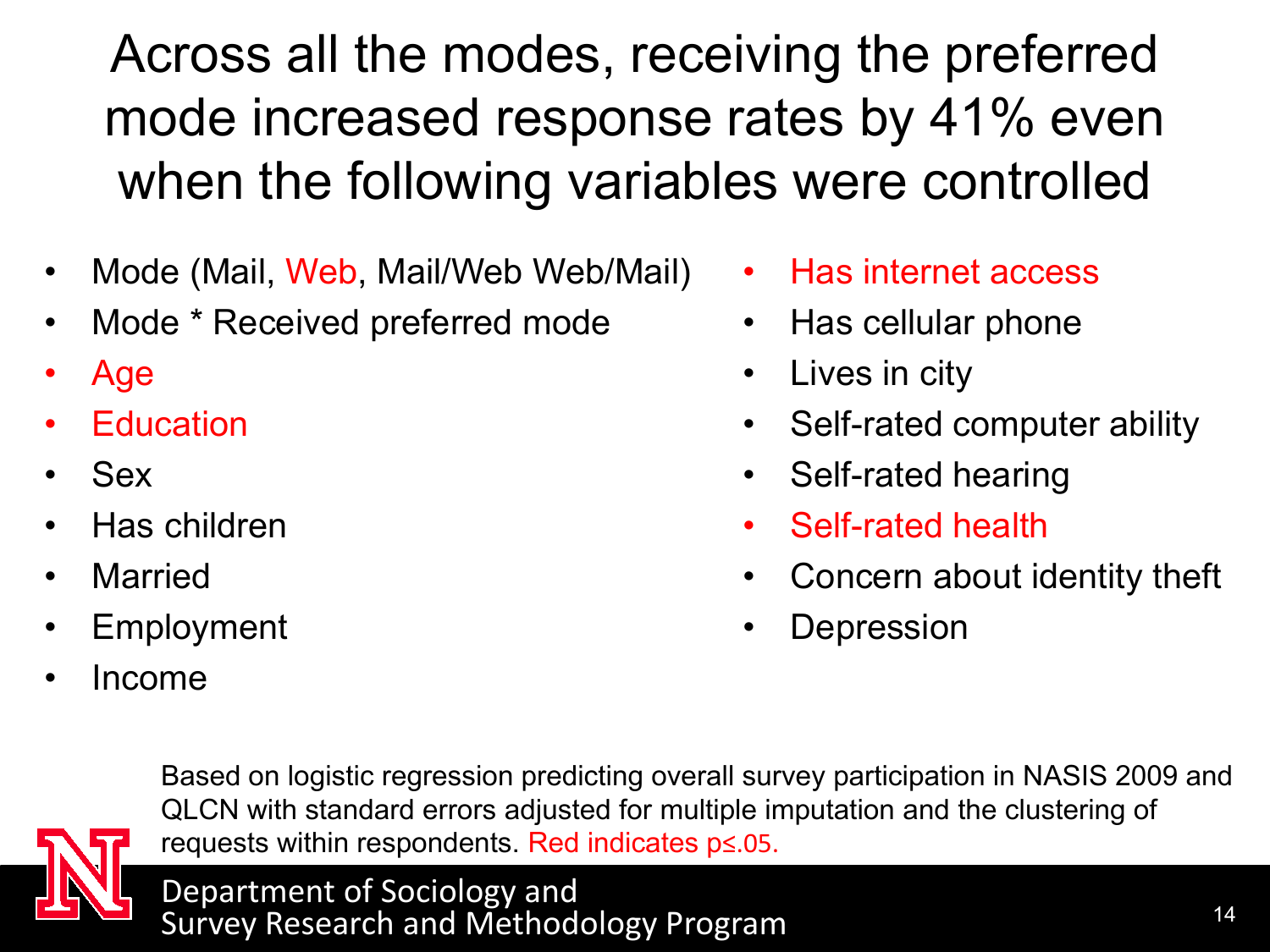#### Cooperation rates are higher in the phone survey for those who prefer phone than those who prefer a different mode



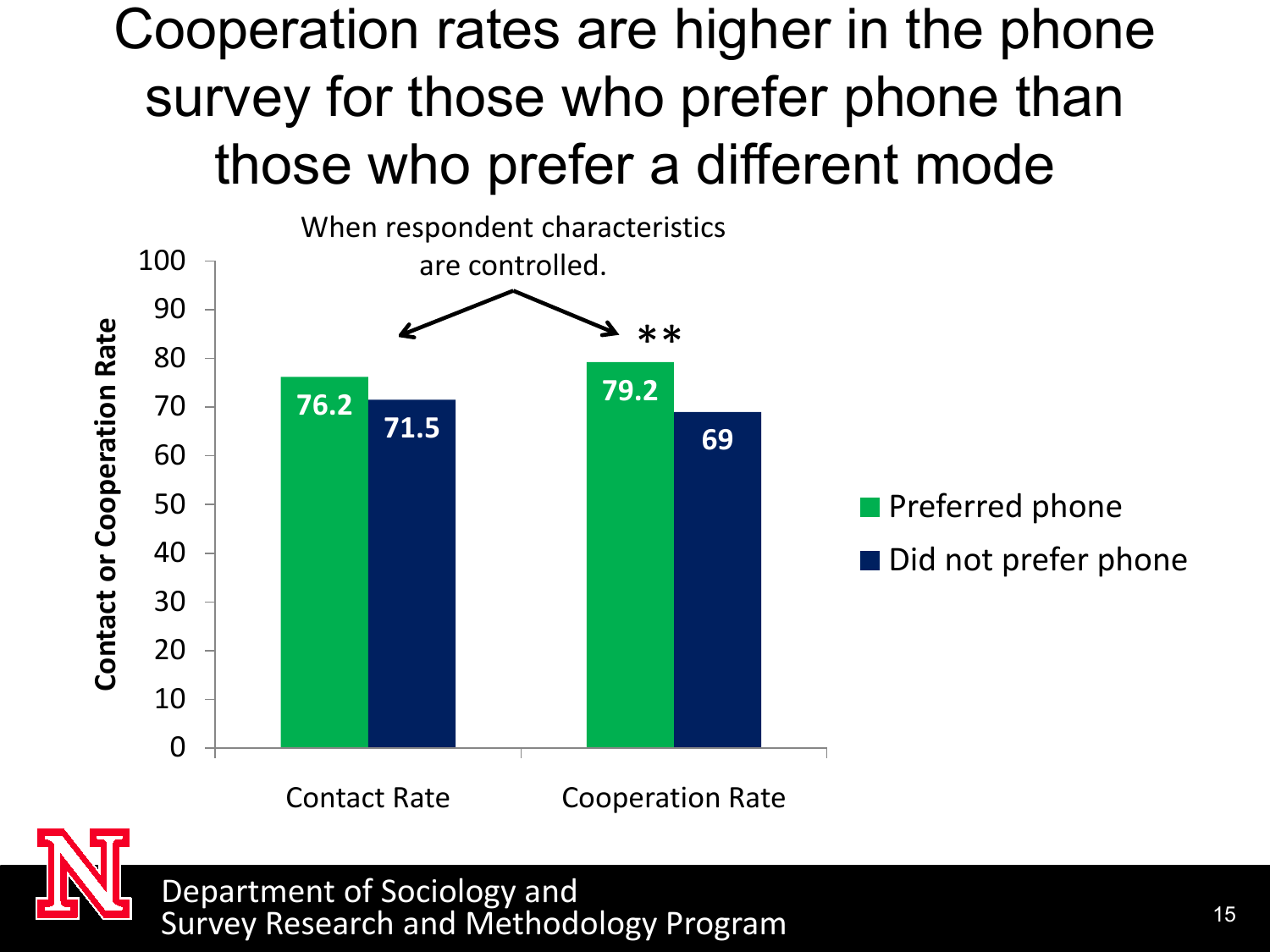### Research Questions

- Do people who prefer a particular mode participate at higher rates in that mode than others? – Is this due to contactability or amenability?
- When given a choice, do people select the mode they reported preferring?
	- How does the order in which the modes are offered affect participation in a certain mode?
- Does mode preference affect the timing of participation in that mode?

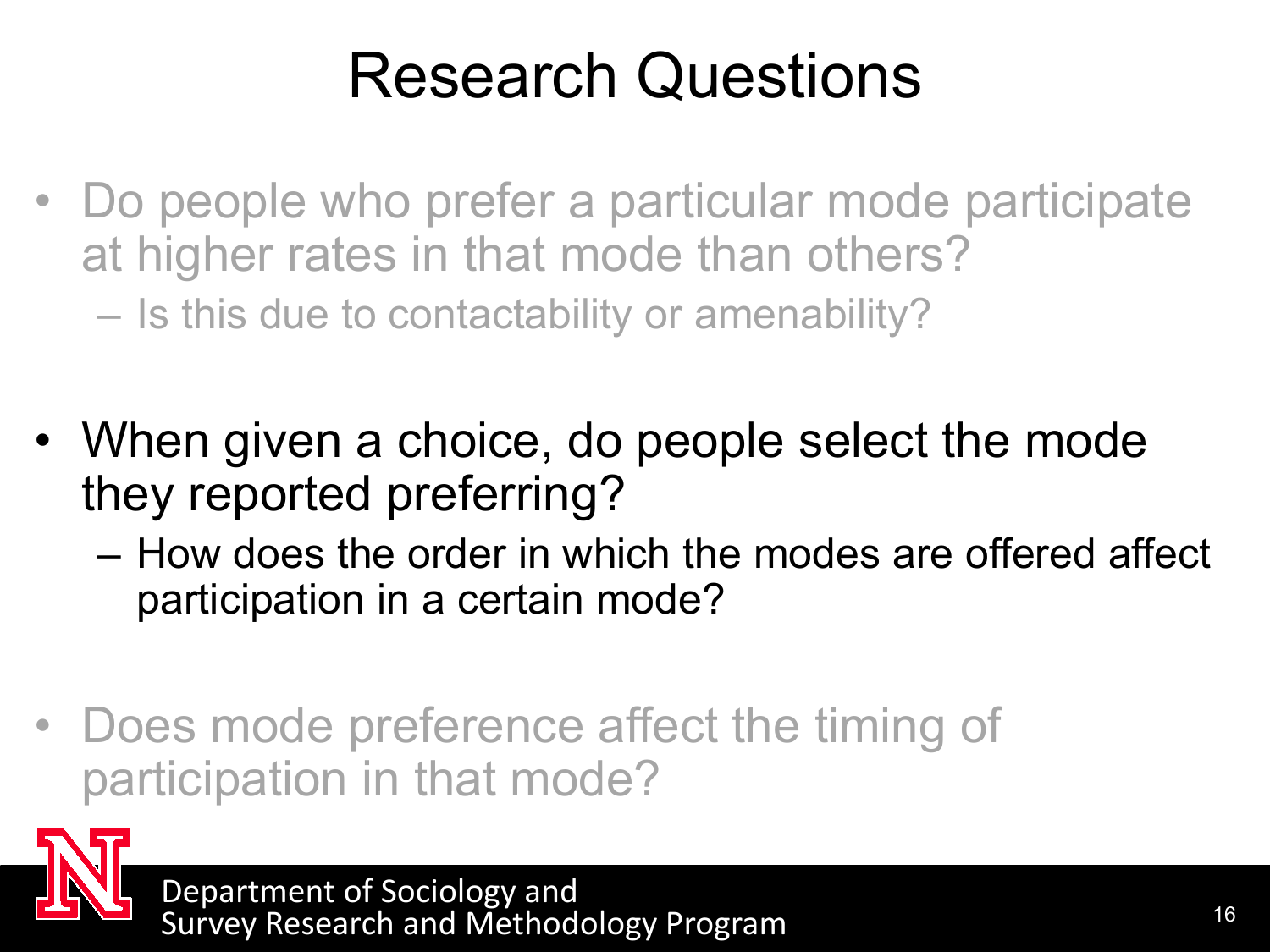#### People who prefer web choose to participate by web, but only when it is offered first

**% of respondents who participated by web or mail, by mode preference**



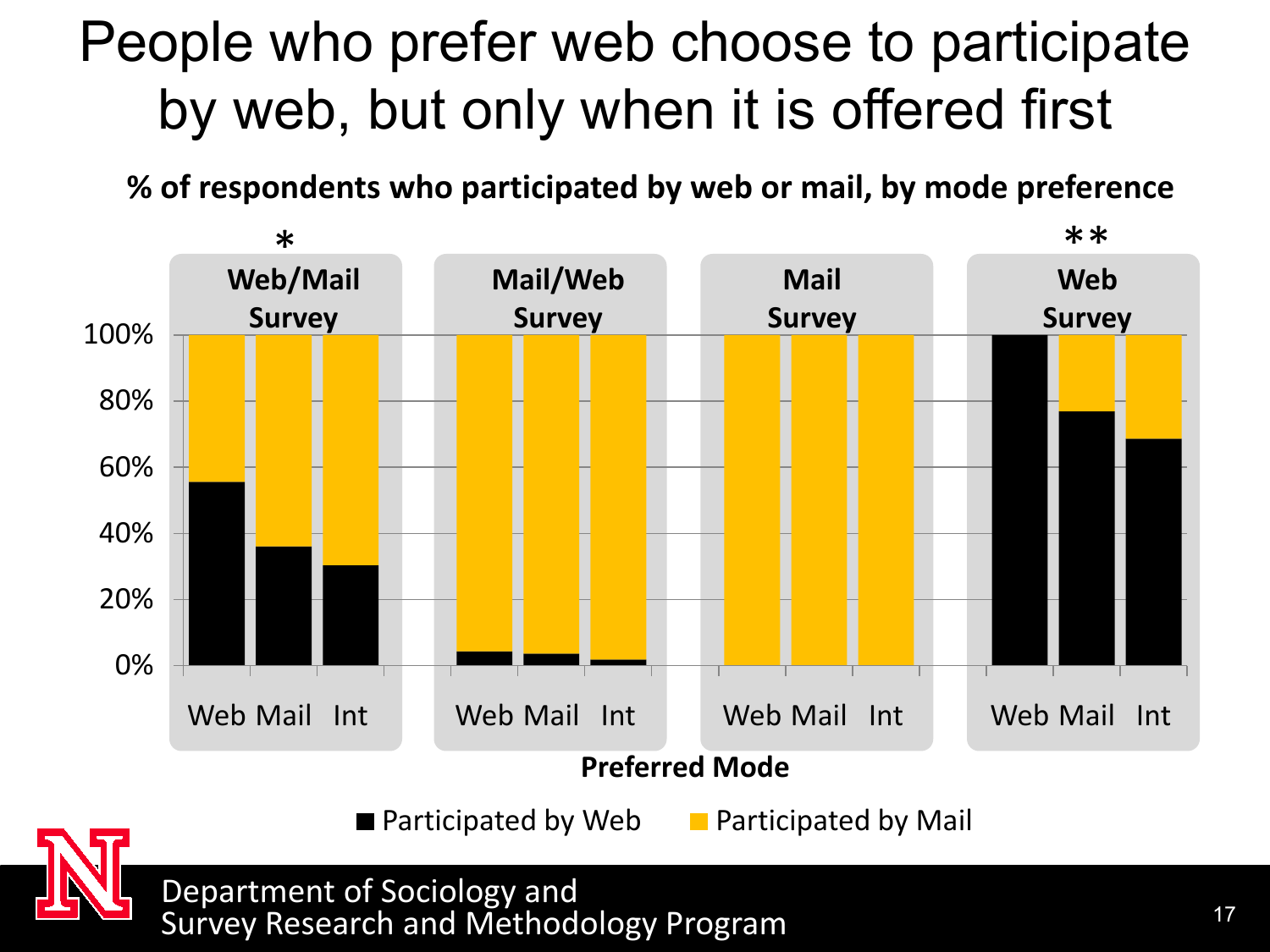The finding that people who prefer web choose to participate by web holds when analyses are limited to only those reporting internet access in the 2008 NASIS

**% of respondents who participated by web or mail, by mode preference,** 



 $\blacksquare$  Participated by Web  $\blacksquare$  Participated by Mail

\* **for those reporting internet access in 2008 NASIS**<br>A (Mail internet of Mail internet of Mail internet)

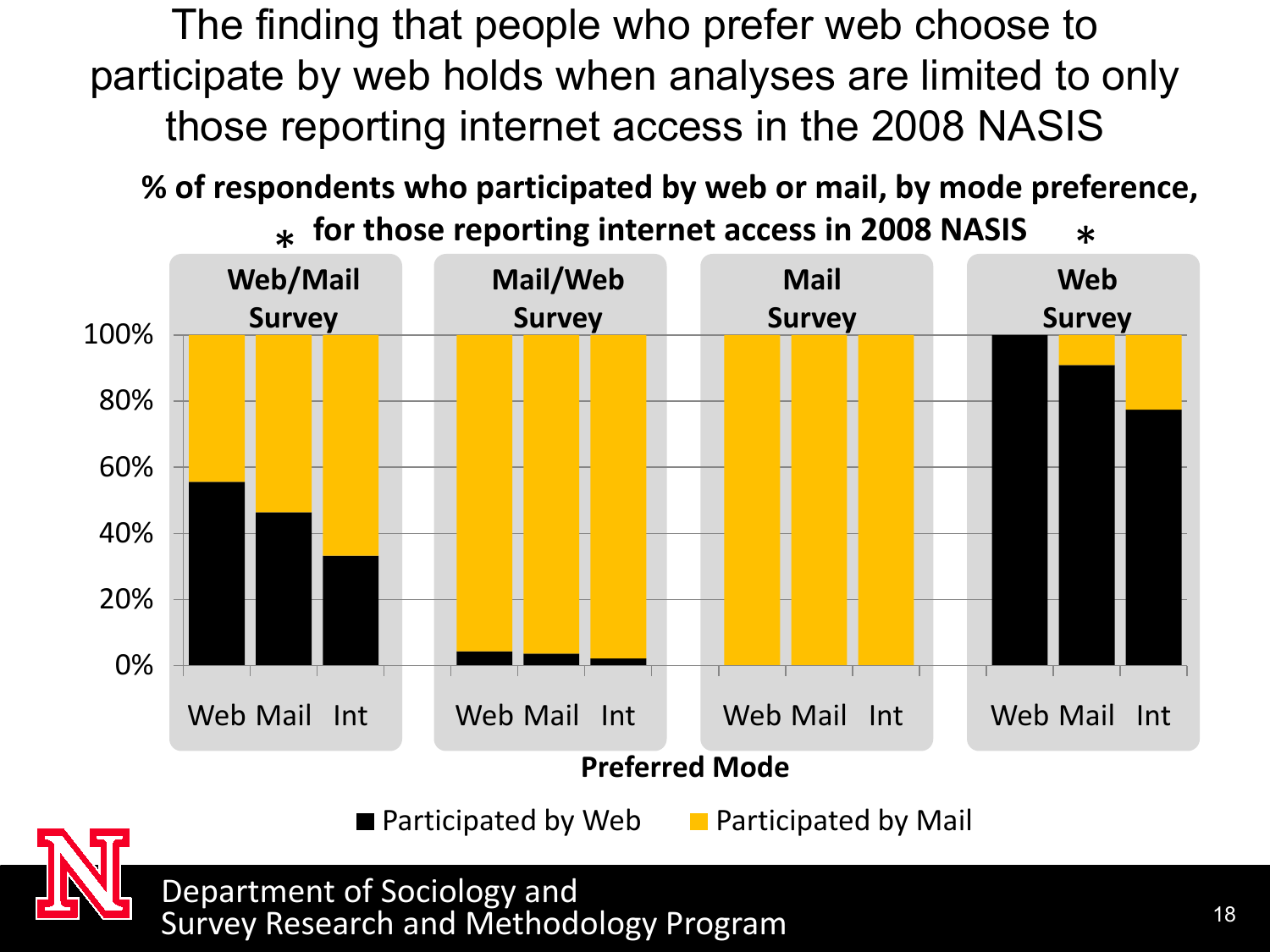### Research Questions

- Do people who prefer a particular mode participate at higher rates in that mode than others?
	- Is this due to contactability or amenability?
- Do people select the mode they prefer?
	- How does the order in which the modes are offered affect participation in a certain mode?
- Does mode preference affect the timing of participation in that mode?

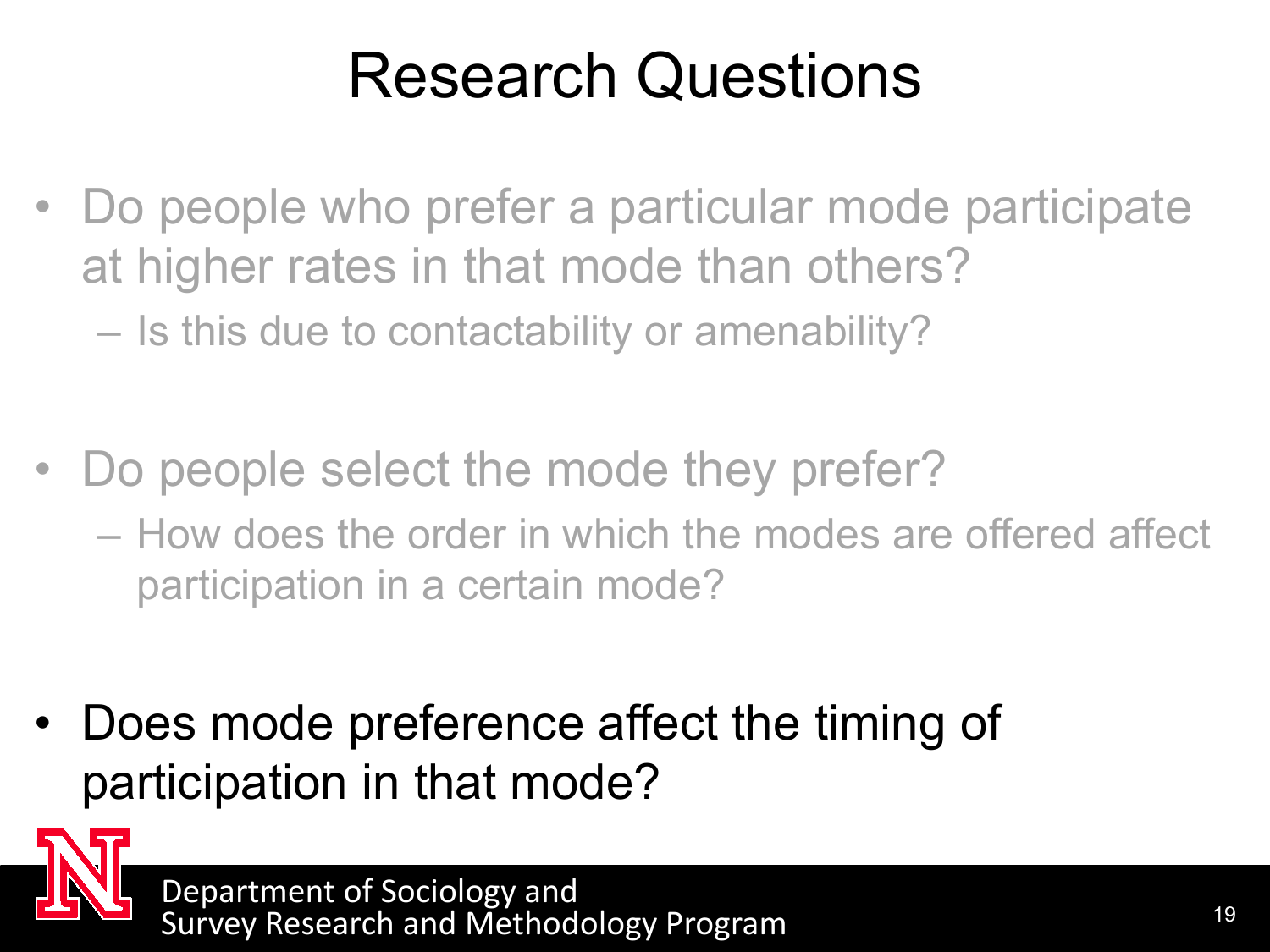People who prefer web participate faster in the web survey than those who prefer other modes; little difference for mail preference, but…

> **Response rates before the reminder mailing (i.e., before the mode switch)**



Survey Research and Methodology Program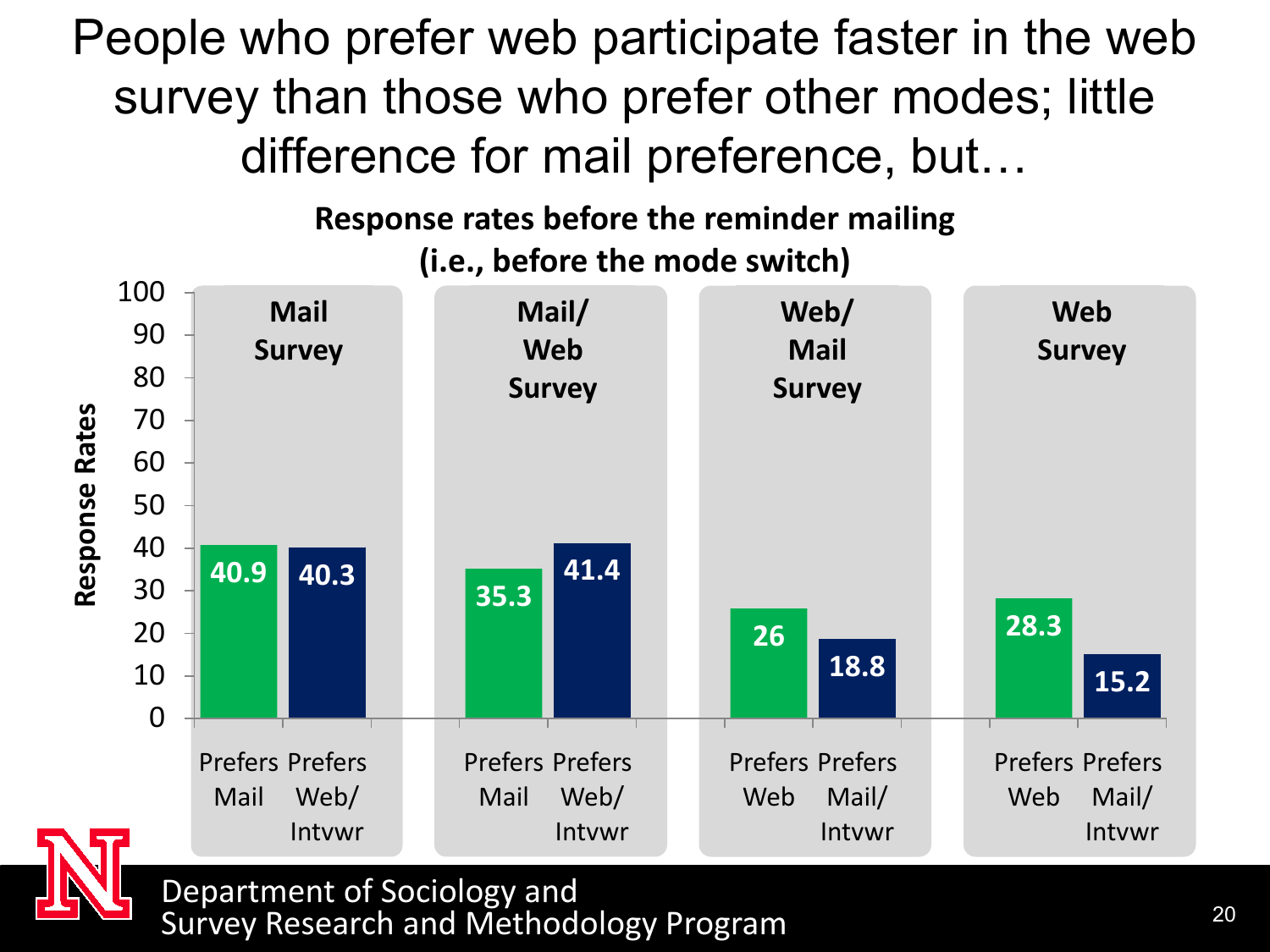#### Those who prefer a non-web mode participate at much higher rates when it is made available after a web mode

**Response rates before and after the reminder mailing (i.e., before and after the mode switch)**

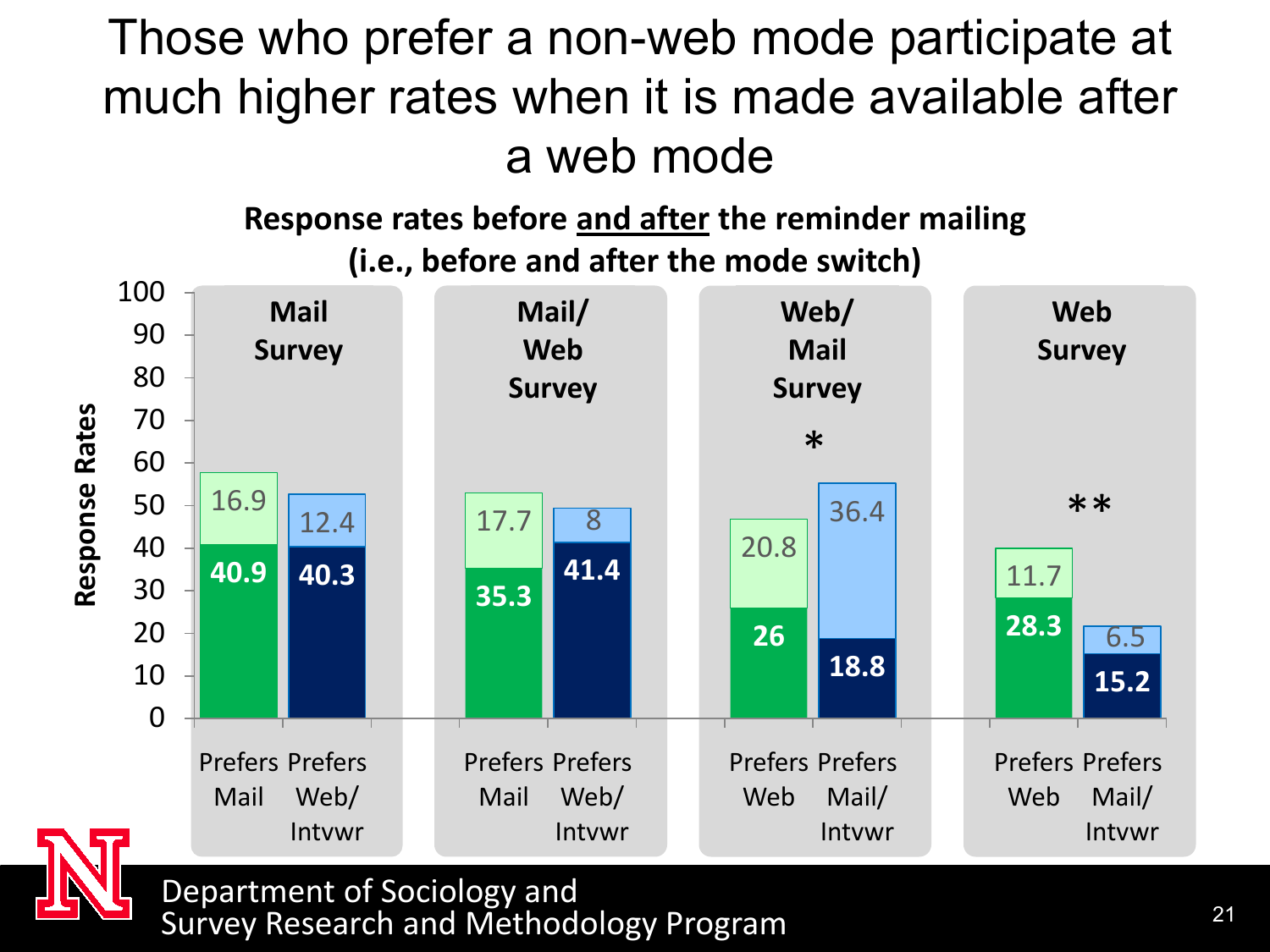# Summary: Participation

- In single-mode surveys...
	- People who preferred the web mode compared to those who preferred a different mode participated at higher rates in a web survey.
	- People who preferred the phone mode compared to those who preferred a different mode participated at higher rates in a phone survey (due to cooperation).
	- There was a slight, but insignificant tendency for people who preferred the mail mode to participate at higher rates in the mail survey
- BUT the advantage of catering to mode preference for web surveys may be lost to overall higher unit nonresponse rates in this mode.
	- Those who preferred the web mode participated at higher rates in a web survey than those who preferred other modes, BUT they participated at lower rates in the web survey than they did in a mail and a phone survey.

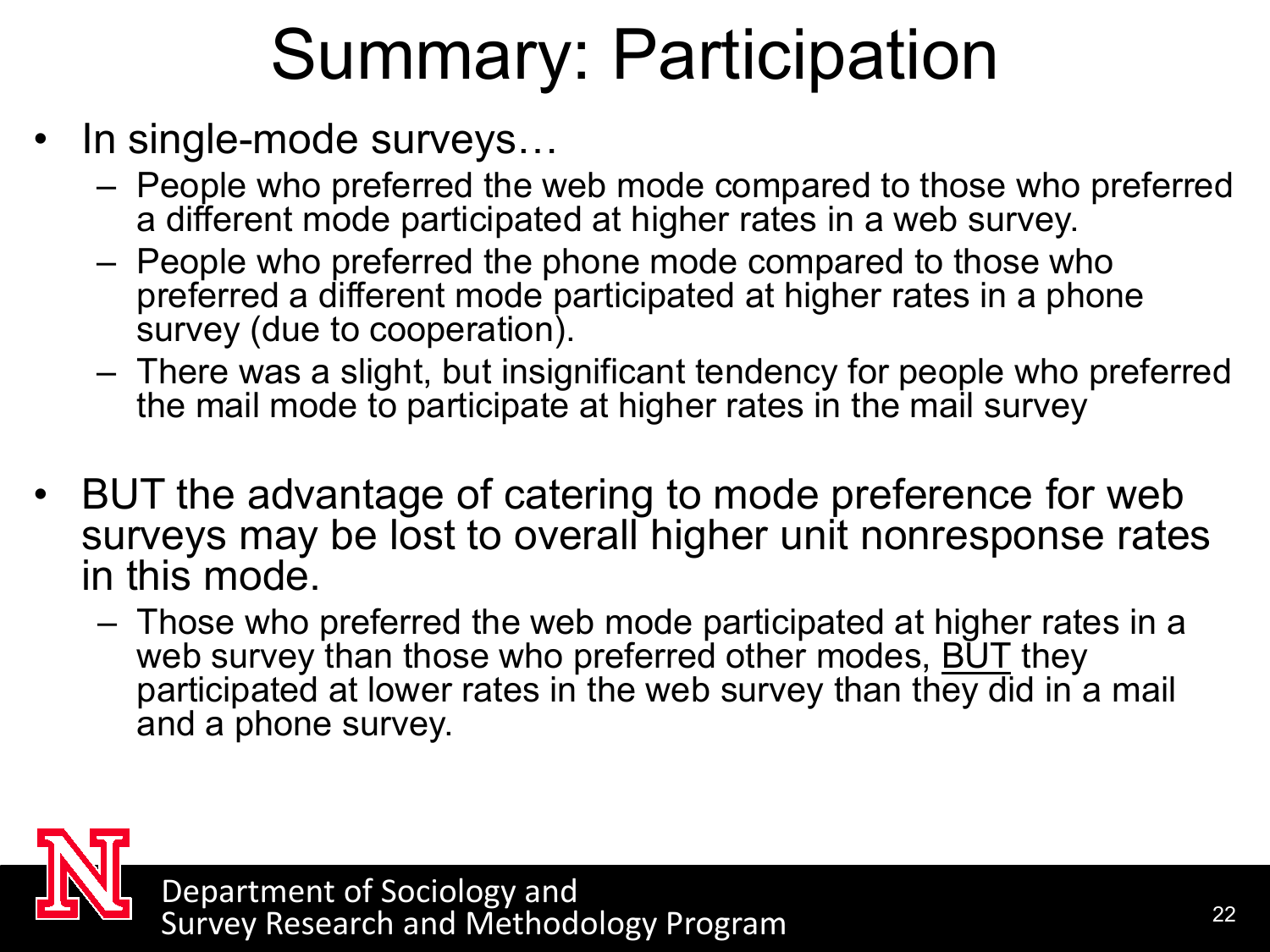### Summary: Mode Choice

- When given mail first, most people responded by mail, regardless of mode preference.
- When given web first, over half of those who preferred web responded in this mode.
	- Remaining respondents who preferred web and respondents who preferred mail responded subsequently by mail.
- Both of our designs were sequential mixed-mode designs. We did not test a simultaneous mixedmode design.

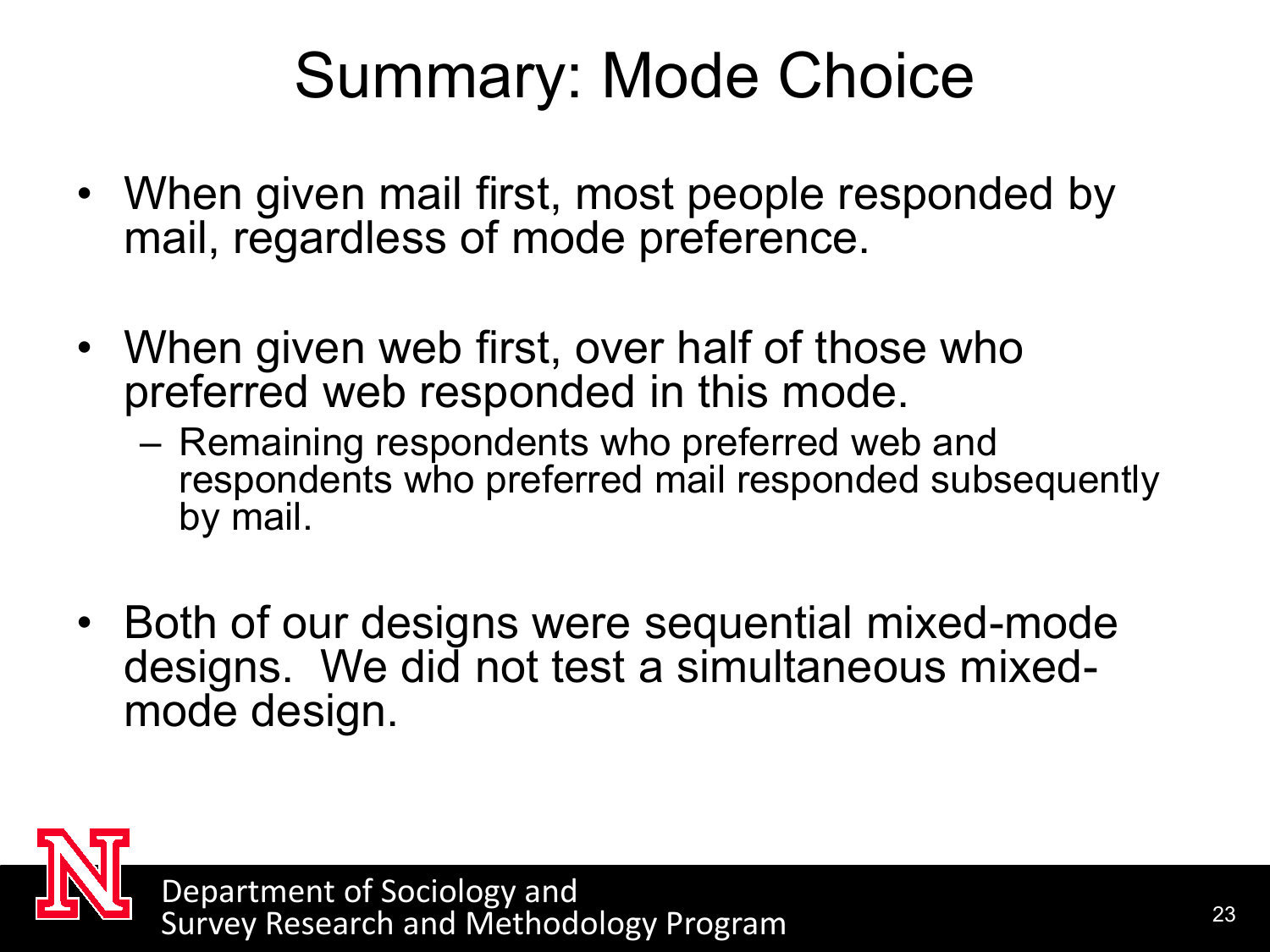# Summary: Timing

- People who preferred the web mode participated faster in the web survey than those who preferred other modes.
	- Those who preferred other modes
		- Caught up when a subsequent mail option was provided
		- Never caught up when web was the only mode offered

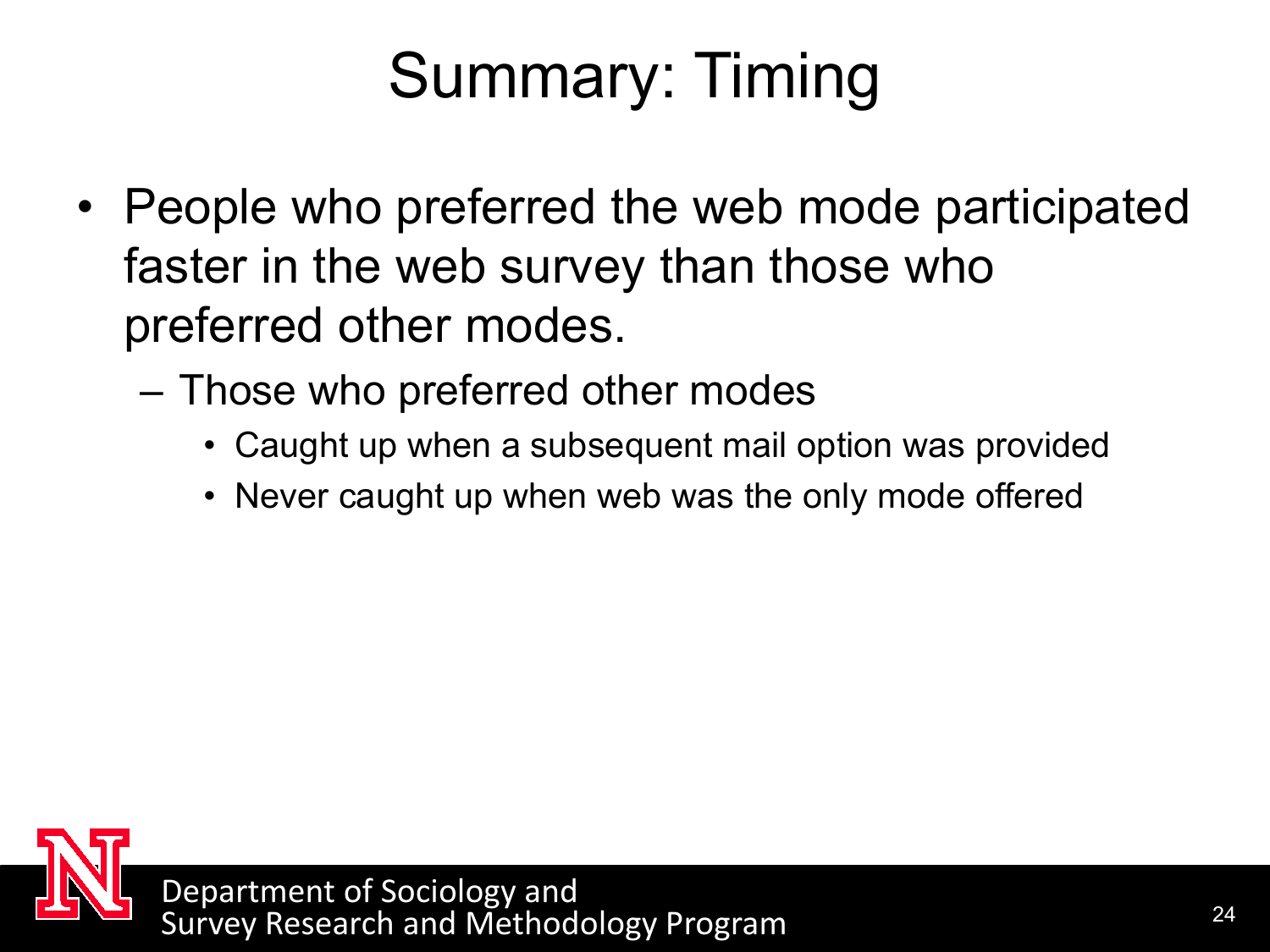### Implications

- Even though mode preference does lead to participation in that mode (when offered first, for some preferences), other considerations like overall response rates across different modes may be more important.
- We need to examine:
	- How appealing to mode preference affects nonresponse bias. This work is getting underway.
	- If speeding up response by catering to a web preference (with or without a subsequent mail mode) leads to a measurable reduction in costs without increasing nonresponse bias.